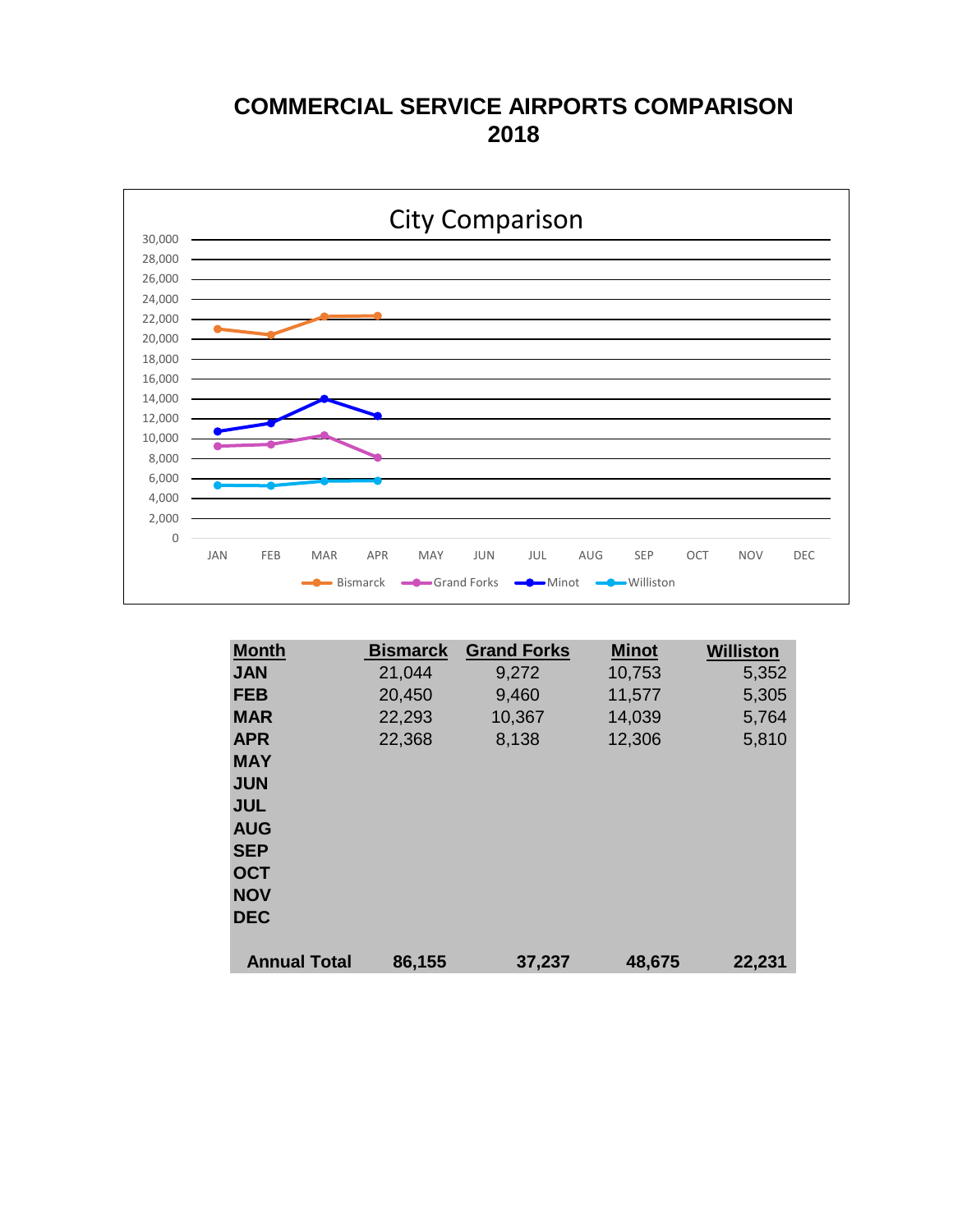## **TOTAL PASSENGERS April 2018**



|               |         | <b>PASSENGERS</b> |         |                       | <b>PASSENGERS</b> |                       |
|---------------|---------|-------------------|---------|-----------------------|-------------------|-----------------------|
| <b>MONTH</b>  | 2015    | 2016              | 2017    | <b>Percent Change</b> | 2018              | <b>Percent Change</b> |
| <b>JAN</b>    | 33,653  | 24,943            | 22,381  | $-10.3%$              | 22,352            | $-0.1%$               |
| <b>FEB</b>    | 33,281  | 26,651            | 22,321  | $-16.2%$              | 23,414            | 4.9%                  |
| <b>MAR</b>    | 38,399  | 31,130            | 26,018  | $-16.4%$              | 28,868            | 11.0%                 |
| <b>APR</b>    | 31,590  | 24,990            | 23,871  | $-4.5%$               | 27,026            | 13.2%                 |
| <b>MAY</b>    | 28,256  | 25,443            | 25,516  | 0.3%                  |                   | $-100.0\%$            |
| <b>JUN</b>    | 30,027  | 25,930            | 26,739  | 3.1%                  |                   | $-100.0\%$            |
| <b>JUL</b>    | 32,065  | 27,437            | 27,994  | 2.0%                  |                   | $-100.0\%$            |
| <b>AUG</b>    | 28,680  | 27,412            | 26,255  | $-4.2%$               |                   | $-100.0\%$            |
| <b>SEP</b>    | 28,717  | 24,687            | 22,601  | $-8.4%$               |                   | $-100.0\%$            |
| <b>OCT</b>    | 31,906  | 26,061            | 25,376  | $-2.6%$               |                   | $-100.0\%$            |
| <b>NOV</b>    | 29,517  | 24,905            | 23,231  | $-6.7%$               |                   | $-100.0\%$            |
| <b>DEC</b>    | 31,211  | 25,093            | 26,374  | 5.1%                  |                   | $-100.0\%$            |
|               |         |                   |         |                       |                   |                       |
| <b>TOTALS</b> | 377,302 | 314,682           | 298,677 | $-5.1%$               | 101,660           | 7.5%                  |
|               |         |                   |         |                       |                   | % change YTD          |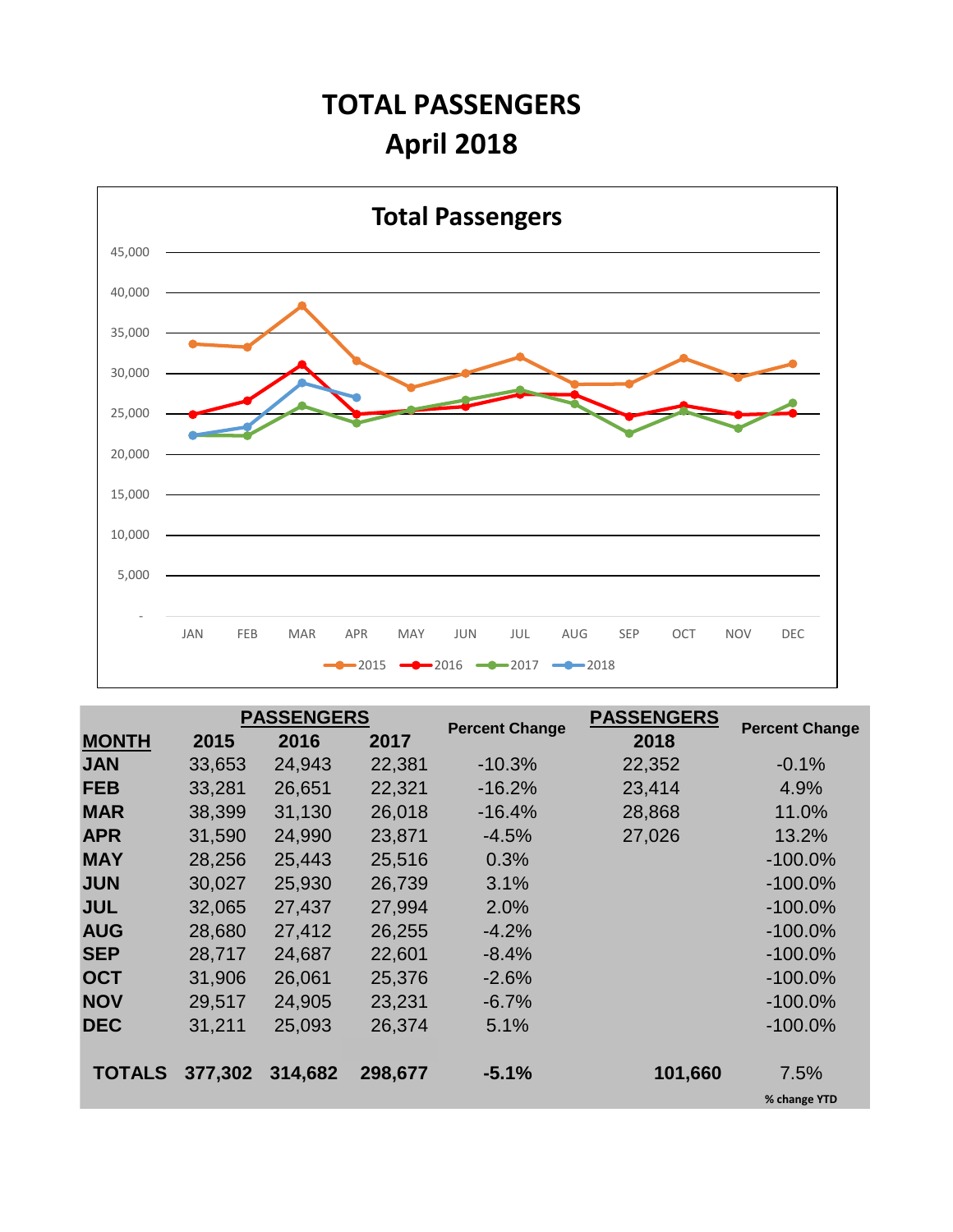

|               | <b>PASSENGERS</b> |        |                       |
|---------------|-------------------|--------|-----------------------|
| <b>MONTH</b>  | 2017              | 2018   | <b>Percent Change</b> |
| <b>JAN</b>    | 11,260            | 11,068 | $-1.7%$               |
| <b>FEB</b>    | 11,264            | 11,936 | 6.0%                  |
| MAR           | 12,892            | 14,534 | 12.7%                 |
| <b>APR</b>    | 11,494            | 12,868 | 12.0%                 |
| MAY           | 12,633            |        | $-100.0%$             |
| <b>JUN</b>    | 13,129            |        | $-100.0%$             |
| <b>JUL</b>    | 14,102            |        | $-100.0%$             |
| <b>AUG</b>    | 13,136            |        | $-100.0%$             |
| <b>SEP</b>    | 11,401            |        | $-100.0%$             |
| <b>OCT</b>    | 12,736            |        | $-100.0%$             |
| <b>NOV</b>    | 11,903            |        | $-100.0%$             |
| <b>DEC</b>    | 13,500            |        | $-100.0%$             |
|               |                   |        |                       |
| <b>TOTALS</b> | 149,450           | 50,406 | 7.5%                  |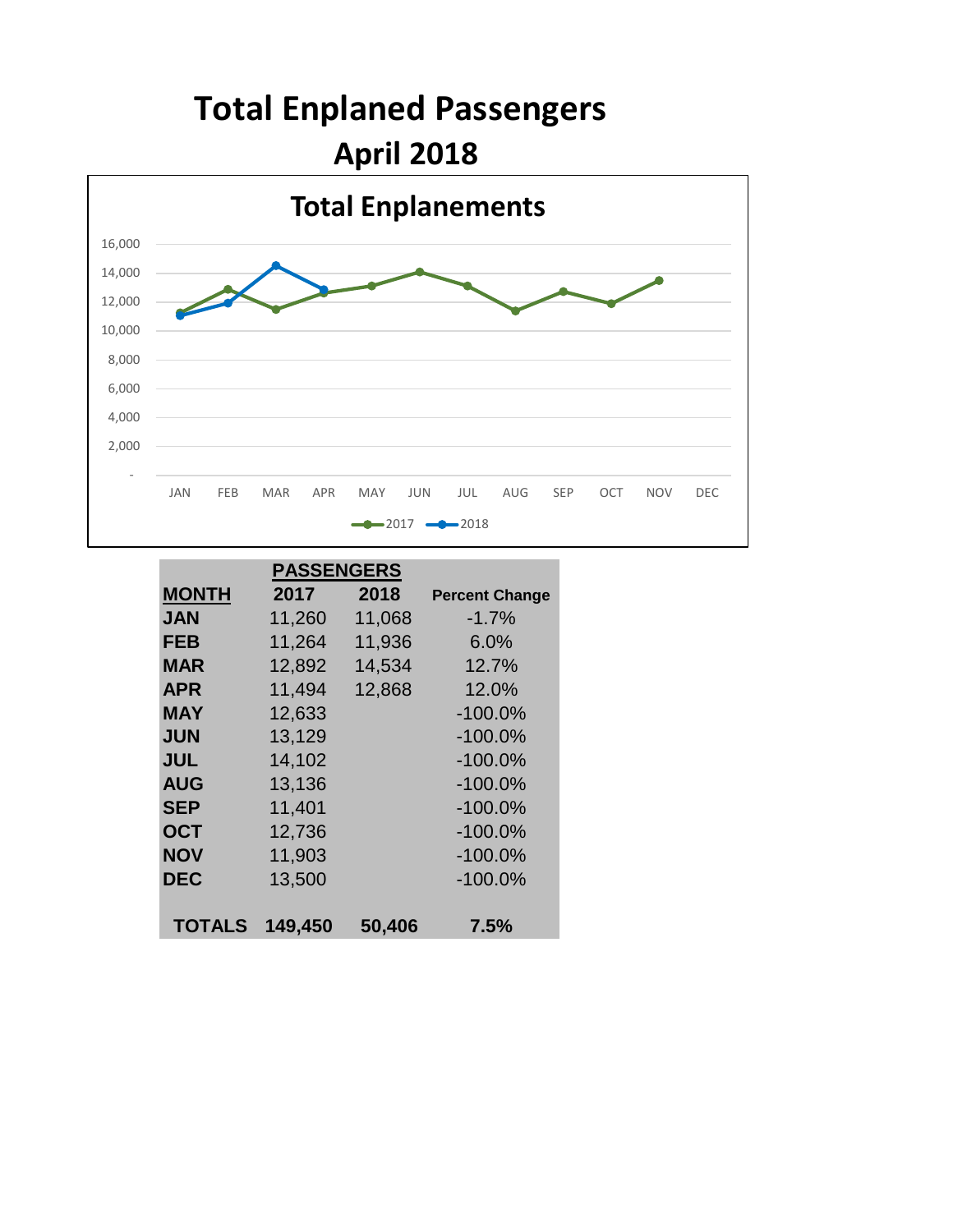## **REVENUE ENPLANED PASSENGERS April 2018**



|               |         | <b>PASSENGERS</b> |         |                       | <b>PASSENGERS</b> |                       |
|---------------|---------|-------------------|---------|-----------------------|-------------------|-----------------------|
| <b>MONTH</b>  | 2015    | 2016              | 2017    | <b>Percent Change</b> | 2018              | <b>Percent Change</b> |
| <b>JAN</b>    | 15,922  | 11,878            | 10,887  | $-8.3\%$              | 10,753            | $-1.2%$               |
| <b>FEB</b>    | 16,465  | 12,922            | 10,892  | $-15.7%$              | 11,577            | 6.3%                  |
| <b>MAR</b>    | 18,253  | 14,922            | 12,460  | $-16.5%$              | 14,039            | 12.7%                 |
| <b>APR</b>    | 15,024  | 11,601            | 11,037  | $-4.9%$               | 12,306            | 11.5%                 |
| <b>MAY</b>    | 13,614  | 12,223            | 12,015  | $-1.7%$               |                   | $-100.0\%$            |
| <b>JUN</b>    | 14,186  | 12,063            | 12,469  | 3.4%                  |                   | $-100.0\%$            |
| <b>JUL</b>    | 15,574  | 13,244            | 13,414  | 1.3%                  |                   | $-100.0\%$            |
| <b>AUG</b>    | 13,665  | 13,258            | 12,527  | $-5.5%$               |                   | $-100.0\%$            |
| <b>SEP</b>    | 13,868  | 11,777            | 10,867  | $-7.7\%$              |                   | $-100.0\%$            |
| <b>OCT</b>    | 15,881  | 12,763            | 12,162  | $-4.7\%$              |                   | $-100.0\%$            |
| <b>NOV</b>    | 14,502  | 12,424            | 11,420  | $-8.1\%$              |                   | $-100.0\%$            |
| <b>DEC</b>    | 15,918  | 12,625            | 13,022  | 3.1%                  |                   | $-100.0\%$            |
|               |         |                   |         |                       |                   |                       |
| <b>TOTALS</b> | 182,872 | 151,700           | 143,172 | $-17.0%$              | 48,675            | 7.5%                  |
|               |         |                   |         |                       |                   | % change YTD          |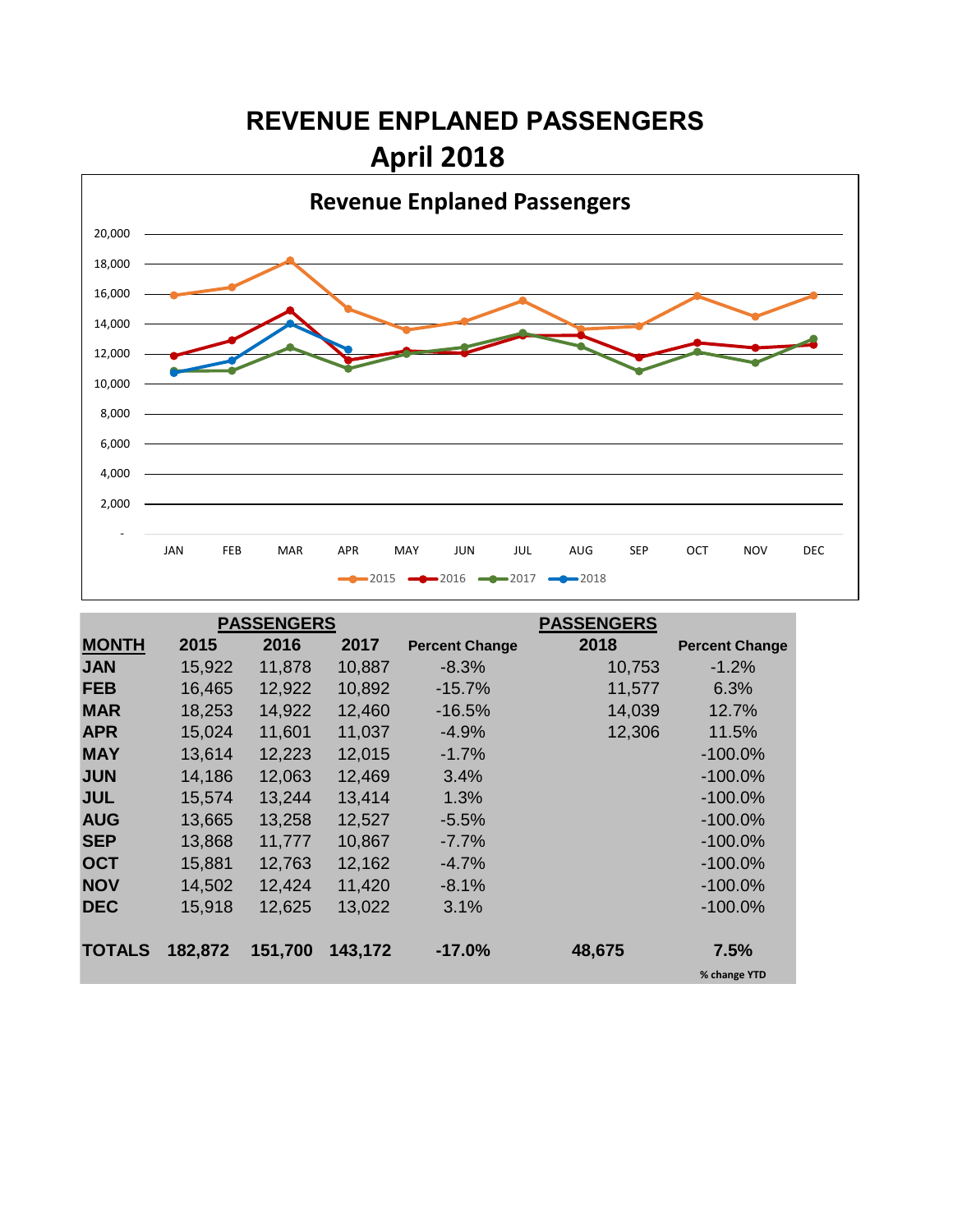#### **NON-REVENUE PASSENGERS April 2018**



|               | 2017       | 2017           |                   |        | 2018       | 2018                     |                   |        |
|---------------|------------|----------------|-------------------|--------|------------|--------------------------|-------------------|--------|
| <b>MONTH</b>  | <b>ENP</b> | <b>REV-ENP</b> | <b>Difference</b> | % Diff | <b>ENP</b> | <b>REV-ENP</b>           | <b>Difference</b> | % Diff |
| <b>JAN</b>    | 11,260     | 10,887         | 373               | 3.3%   | 11,068     | 10,753                   | 315               | 2.8%   |
| <b>FEB</b>    | 11,264     | 10,892         | 372               | 3.3%   | 11,936     | 11,577                   | 359               | 3.2%   |
| <b>MAR</b>    | 12,892     | 12,460         | 432               | 3.4%   | 14,534     | 14,039                   | 495               | 3.8%   |
| <b>APR</b>    | 11,494     | 11,037         | 457               | 4.0%   | 12,868     | 12,306                   | 562               | 4.9%   |
| <b>MAY</b>    | 12,633     | 12,015         | 618               | 4.9%   | ٠          |                          | ٠                 | 0.0%   |
| <b>JUN</b>    | 13,129     | 12,469         | 660               | 5.0%   | ٠          |                          | ٠                 | 0.0%   |
| <b>JUL</b>    | 14.102     | 13.414         | 688               | 4.9%   | ۰          | $\overline{\phantom{0}}$ |                   | 0.0%   |
| <b>AUG</b>    | 13.136     | 12.527         | 609               | 4.6%   | ۰          |                          | ٠                 | 0.0%   |
| <b>SEP</b>    | 11,401     | 10,867         | 534               | 4.7%   | ٠          | -                        | ٠                 | 0.0%   |
| <b>OCT</b>    | 12,736     | 12,162         | 574               | 4.5%   | ٠          | $\overline{\phantom{a}}$ | ٠                 | 0.0%   |
| <b>NOV</b>    | 11,903     | 11,420         | 483               | 4.1%   |            | $\overline{\phantom{a}}$ | ٠                 | 0.0%   |
| <b>DEC</b>    | 13,500     | 13,022         | 478               | 3.5%   | ٠          | -                        | ٠                 | 0.0%   |
|               |            |                |                   |        |            |                          |                   |        |
| <b>TOTALS</b> | 149,450    | 143,172        | 6,278             | 4.2%   | 50,406     | 48,675                   | 1,731             | 3.4%   |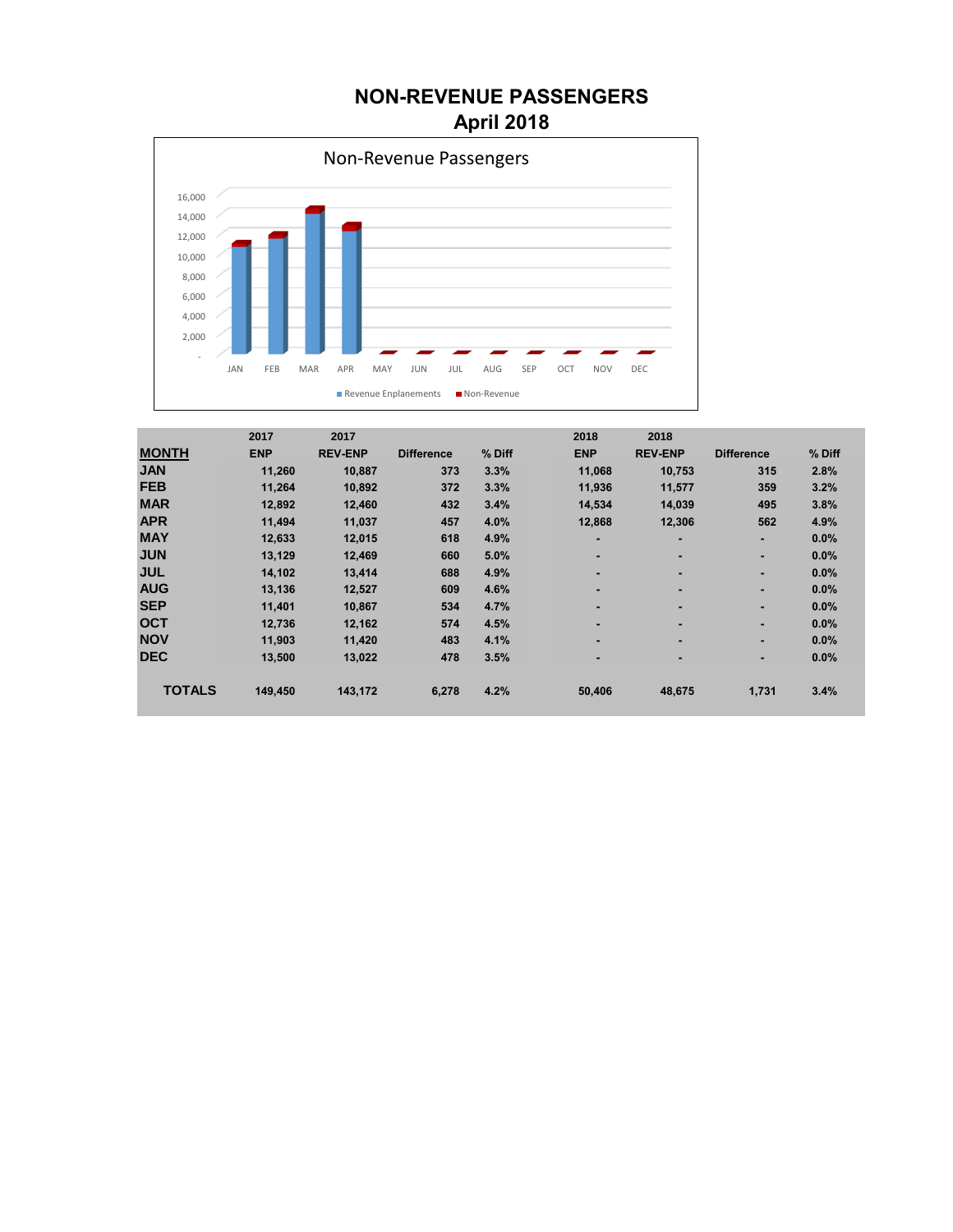**TOTAL DEPLANED PASSENGERS April 2018**



|               |         | <b>PASSENGERS</b> |         | <b>Percent</b> | <b>PASSENGERS</b> |              |
|---------------|---------|-------------------|---------|----------------|-------------------|--------------|
| <b>MONTH</b>  | 2015    | 2016              | 2017    | Change         | 2018              |              |
| <b>JAN</b>    | 17.329  | 12,656            | 11.121  | $-12.1%$       | 11,284            | 1.5%         |
| <b>FEB</b>    | 16,457  | 13,362            | 11,057  | $-17.3%$       | 11,478            | 3.8%         |
| <b>MAR</b>    | 19,684  | 15,813            | 13,126  | $-17.0\%$      | 14,334            | 9.2%         |
| <b>APR</b>    | 16.143  | 12,966            | 12.377  | $-4.5%$        | 14,158            | 14.4%        |
| <b>MAY</b>    | 14,133  | 12,736            | 12,883  | $1.2\%$        |                   | $-100.0\%$   |
| <b>JUN</b>    | 15,309  | 13,350            | 13,610  | 1.9%           |                   | $-100.0\%$   |
| <b>JUL</b>    | 15.874  | 13,688            | 13.892  | 1.5%           |                   | $-100.0\%$   |
| <b>AUG</b>    | 14.491  | 13,757            | 13.119  | $-4.6%$        |                   | $-100.0\%$   |
| <b>SEP</b>    | 14,366  | 12,521            | 11.200  | -10.6%         |                   | $-100.0\%$   |
| <b>OCT</b>    | 15,547  | 12.824            | 12,640  | $-1.4%$        |                   | $-100.0\%$   |
| <b>NOV</b>    | 14,577  | 12,136            | 11,328  | $-6.7\%$       |                   | $-100.0\%$   |
| <b>DEC</b>    | 14,868  | 12,168            | 12,874  | 5.8%           |                   | $-100.0\%$   |
|               |         |                   |         |                |                   |              |
| <b>TOTALS</b> | 188,778 | 157,977           | 149,227 | $-5.5%$        | 51,254            | 7.5%         |
|               |         |                   |         |                |                   | % change YTD |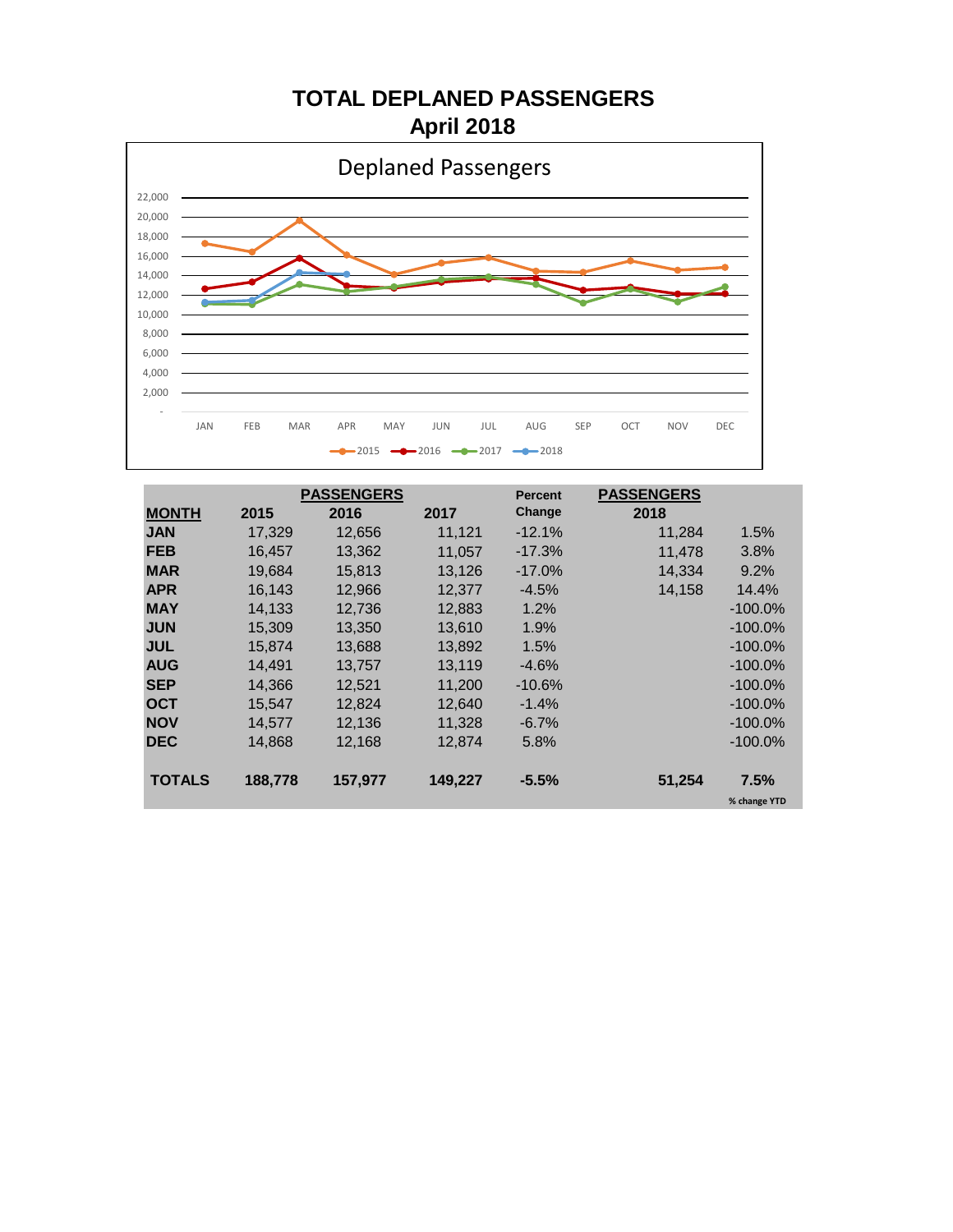#### **REVENUE DEPLANED PASSENGERS April 2018**



|                       |        | <b>PASSENGERS</b> |         |                       | <b>PASSENGERS</b> |                       |
|-----------------------|--------|-------------------|---------|-----------------------|-------------------|-----------------------|
| <b>MONTH</b>          | 2015   | 2016              | 2017    | <b>Percent Change</b> | 2018              | <b>Percent Change</b> |
| <b>JAN</b>            | 16,979 | 12,262            | 10,754  | $-12.3%$              | 11,002            | 2.3%                  |
| <b>FEB</b>            | 16,078 | 12,991            | 10,710  | $-17.6\%$             | 11,140            | 4.0%                  |
| <b>MAR</b>            | 19,230 | 15,413            | 12,689  | $-17.7\%$             | 13,873            | 9.3%                  |
| <b>APR</b>            | 15,715 | 12,568            | 11,983  | $-4.7%$               | 13,632            | 13.8%                 |
| <b>MAY</b>            | 13,720 | 12,275            | 12,261  | $-0.1%$               |                   | $-100.0\%$            |
| <b>JUN</b>            | 14,750 | 12,801            | 12,940  | 1.1%                  |                   | $-100.0\%$            |
| <b>JUL</b>            | 15,281 | 13,202            | 13,239  | 0.3%                  |                   | $-100.0\%$            |
| <b>AUG</b>            | 13,948 | 13,382            | 12,506  | $-6.5%$               |                   | $-100.0\%$            |
| <b>SEP</b>            | 13,863 | 12,148            | 10,711  | $-11.8%$              |                   | $-100.0\%$            |
| <b>OCT</b>            | 15,084 | 12,339            | 12,160  | $-1.5%$               |                   | $-100.0\%$            |
| <b>NOV</b>            | 14,118 | 11,821            | 10,932  | $-7.5\%$              |                   | $-100.0\%$            |
| <b>DEC</b>            | 14,733 | 11,848            | 12,397  | 4.6%                  |                   | $-100.0\%$            |
|                       |        |                   |         |                       |                   |                       |
| <b>TOTALS 183,499</b> |        | 153,050           | 143,282 | $-6.4%$               | 49,647            | 7.6%                  |
|                       |        |                   |         |                       |                   | % change YTD          |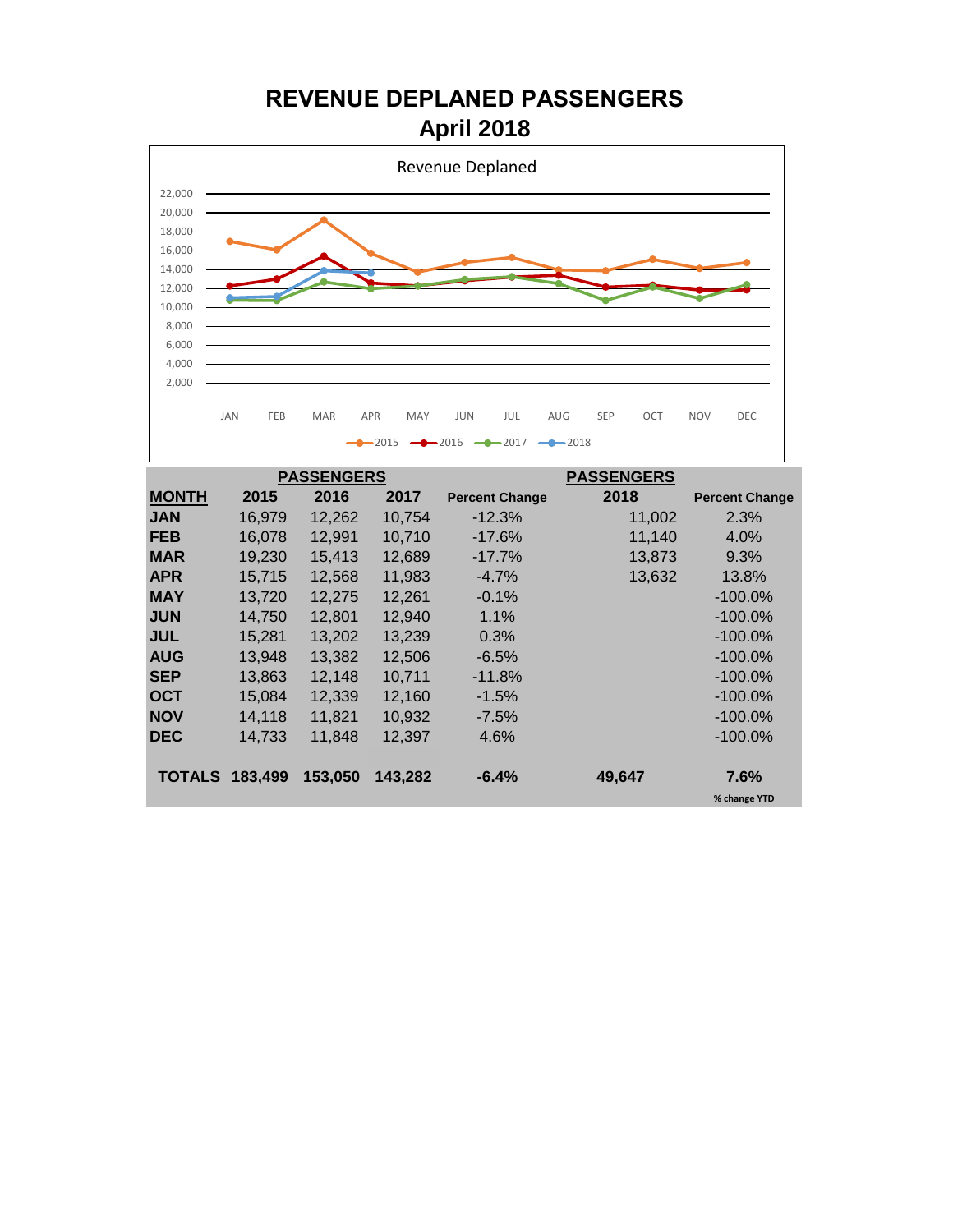#### **MONTHLY ENPLANED PASSENGER LOAD FACTOR SUMMARY April 2018**



|                        |       | <b>LOAD FACTOR (%)</b> |       |       | <b>DIFFERENCE</b> |
|------------------------|-------|------------------------|-------|-------|-------------------|
| <b>Month</b>           | 2015  | 2016                   | 2017  | 2018  | 2018/2017         |
| <b>JAN</b>             | 74.4% | 71.3%                  | 76.5% | 78.9% | 2.4               |
| <b>FEB</b>             | 79.0% | 81.9%                  | 80.7% | 84.1% | 3.4               |
| <b>MAR</b>             | 72.7% | 76.2%                  | 78.9% | 82.7% | 3.8               |
| <b>APR</b>             | 72.0% | 70.1%                  | 70.3% | 74.1% | 3.8               |
| <b>MAY</b>             | 71.1% | 78.5%                  | 73.9% |       |                   |
| <b>JUN</b>             | 74.4% | 75.6%                  | 73.1% |       |                   |
| <b>JUL</b>             | 77.2% | 83.6%                  | 81.5% |       |                   |
| <b>AUG</b>             | 73.3% | 84.7%                  | 73.6% |       |                   |
| <b>SEP</b>             | 74.0% | 79.3%                  | 77.5% |       |                   |
| <b>OCT</b>             | 72.6% | 83.1%                  | 81.7% |       |                   |
| <b>NOV</b>             | 76.0% | 84.7%                  | 81.7% |       |                   |
| <b>DEC</b>             | 84.0% | 81.1%                  | 81.0% |       |                   |
|                        |       |                        |       |       |                   |
| <b>ANNUAL AVERAGE:</b> | 75.1% | 79.2%                  | 77.5% | 79.9% | 3.35              |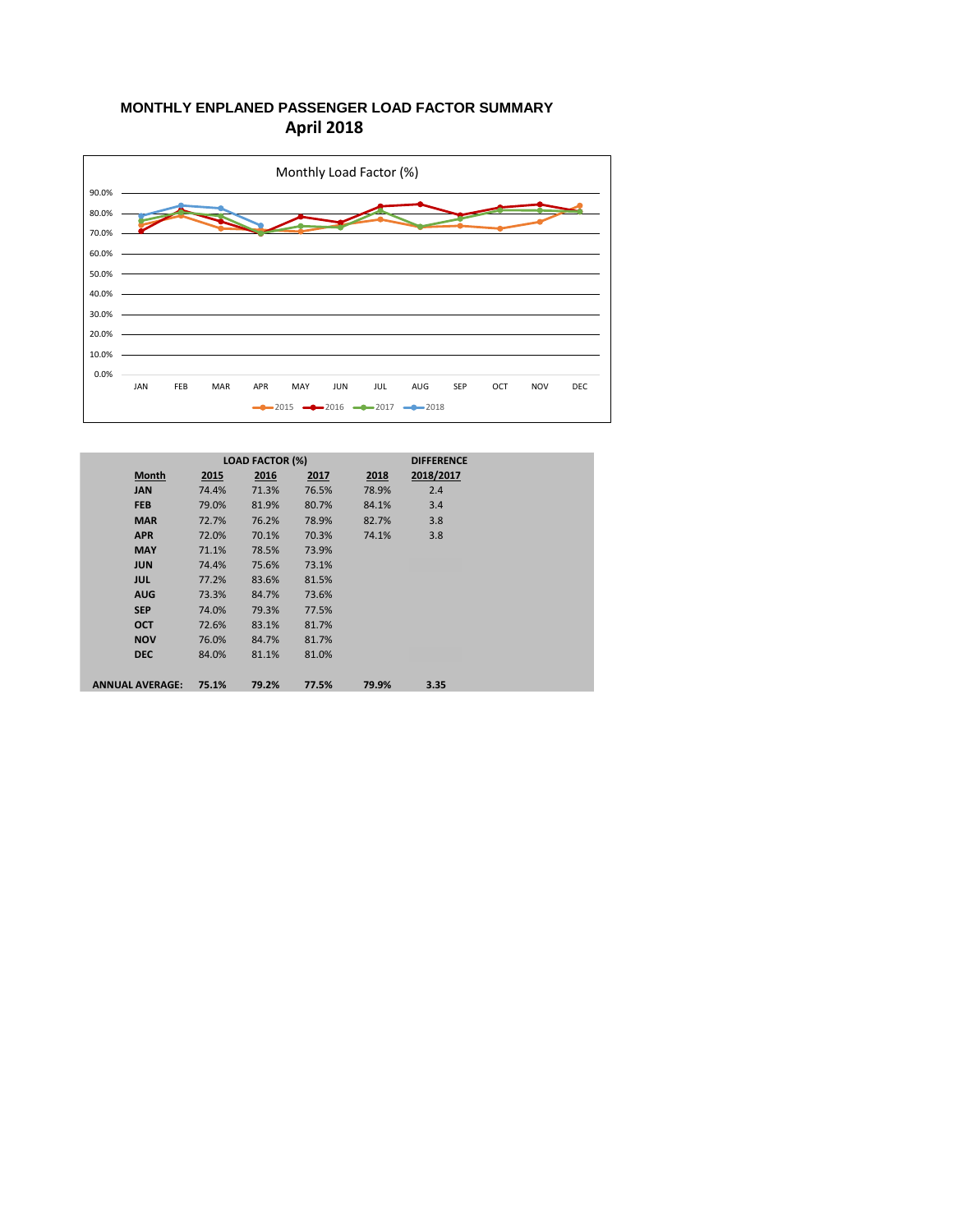## **LOAD FACTOR BY AIRLINE April 2018**

|                  |                  |                  | 2018             | 2017             |                  |                  |                   |
|------------------|------------------|------------------|------------------|------------------|------------------|------------------|-------------------|
|                  | 2018 Seats       | 2017 Seats       | <b>Revenue</b>   | <b>Revenue</b>   | <b>2018 Load</b> | <b>2017 Load</b> |                   |
| <b>Carrier</b>   | <b>Available</b> | <b>Available</b> | <b>ENPL PASS</b> | <b>ENPL PASS</b> | <b>Factor</b>    | <b>Factor</b>    | <b>Difference</b> |
| <b>Allegiant</b> | 5,404            | 3,668            | 4,080            | 2,832            | 75.5%            | 77.2%            | $-1.7$            |
| <b>Delta</b>     | 7,728            | 8,085            | 5,652            | 5,323            | 73.1%            | 65.8%            | 7.3               |
| <b>United</b>    | 3,465            | 3,350            | 2,372            | 2,456            | 68.5%            | 73.3%            | $-4.8$            |
| <b>Total</b>     | 16,597           | 15,103           | 12,104           | 10,611           |                  |                  |                   |
|                  |                  |                  |                  |                  |                  |                  |                   |
| Average          | 5,532            | 5,034            | 4,035            | 3,537            | 72.9%            | 70.3%            |                   |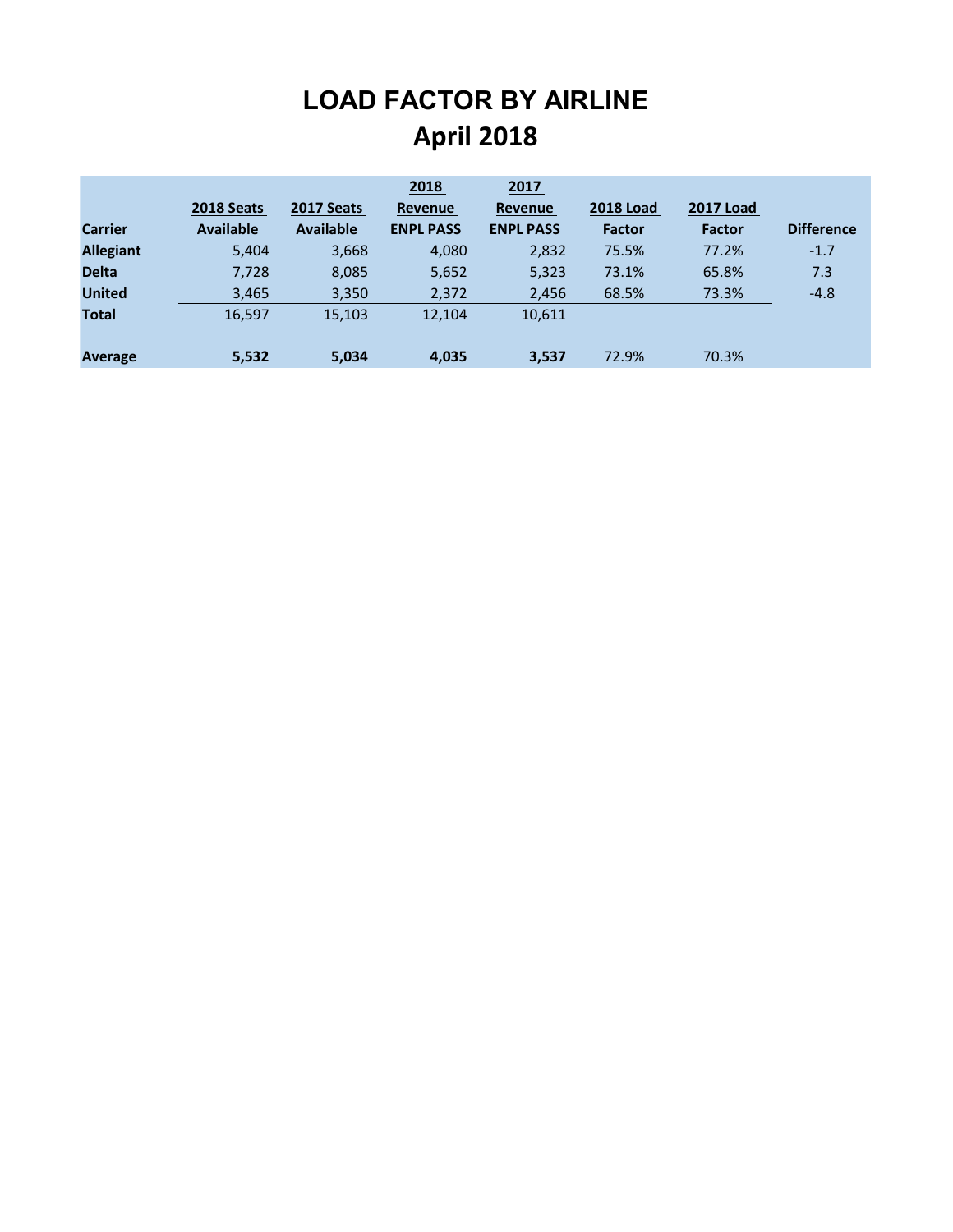### **DEPARTING MONTHLY AIRLINE SEATS April 2018**



|                     | 2015         | 2016         | 2017         | 2018         | # Seats           | <b>Percent</b> |
|---------------------|--------------|--------------|--------------|--------------|-------------------|----------------|
| <b>Month</b>        | <b>Seats</b> | <b>Seats</b> | <b>Seats</b> | <b>Seats</b> | <b>Difference</b> | Change         |
| <b>JAN</b>          | 20,824       | 16,258       | 13,996       | 13,631       | (365)             | $-2.6%$        |
| <b>FEB</b>          | 19,909       | 15,559       | 13,010       | 13,768       | 758               | 5.8%           |
| <b>MAR</b>          | 23,779       | 19,023       | 15,592       | 16,981       | 1,389             | 8.9%           |
| <b>APR</b>          | 20,424       | 16,161       | 15,103       | 16,597       | 1,494             | 9.9%           |
| <b>MAY</b>          | 18,567       | 15,116       | 15,991       |              |                   | $-100.0\%$     |
| <b>JUN</b>          | 18,807       | 15,673       | 16,596       |              |                   | $-100.0\%$     |
| <b>JUL</b>          | 19,784       | 15,449       | 16,150       |              |                   | $-100.0\%$     |
| <b>AUG</b>          | 18,375       | 15,307       | 16,803       |              |                   | $-100.0\%$     |
| <b>SEP</b>          | 18,127       | 14,551       | 13,539       |              |                   | $-100.0\%$     |
| <b>OCT</b>          | 21,646       | 14,942       | 14,580       |              |                   | $-100.0\%$     |
| <b>NOV</b>          | 18,366       | 14,357       | 13,721       |              |                   | $-100.0\%$     |
| <b>DEC</b>          | 18,942       | 15,330       | 16,020       |              |                   | $-100.0\%$     |
|                     |              |              |              |              |                   |                |
| <b>Annual Total</b> | 237,550      | 187,726      | 181,101      | 60,977       | 3,276             | 5.7%           |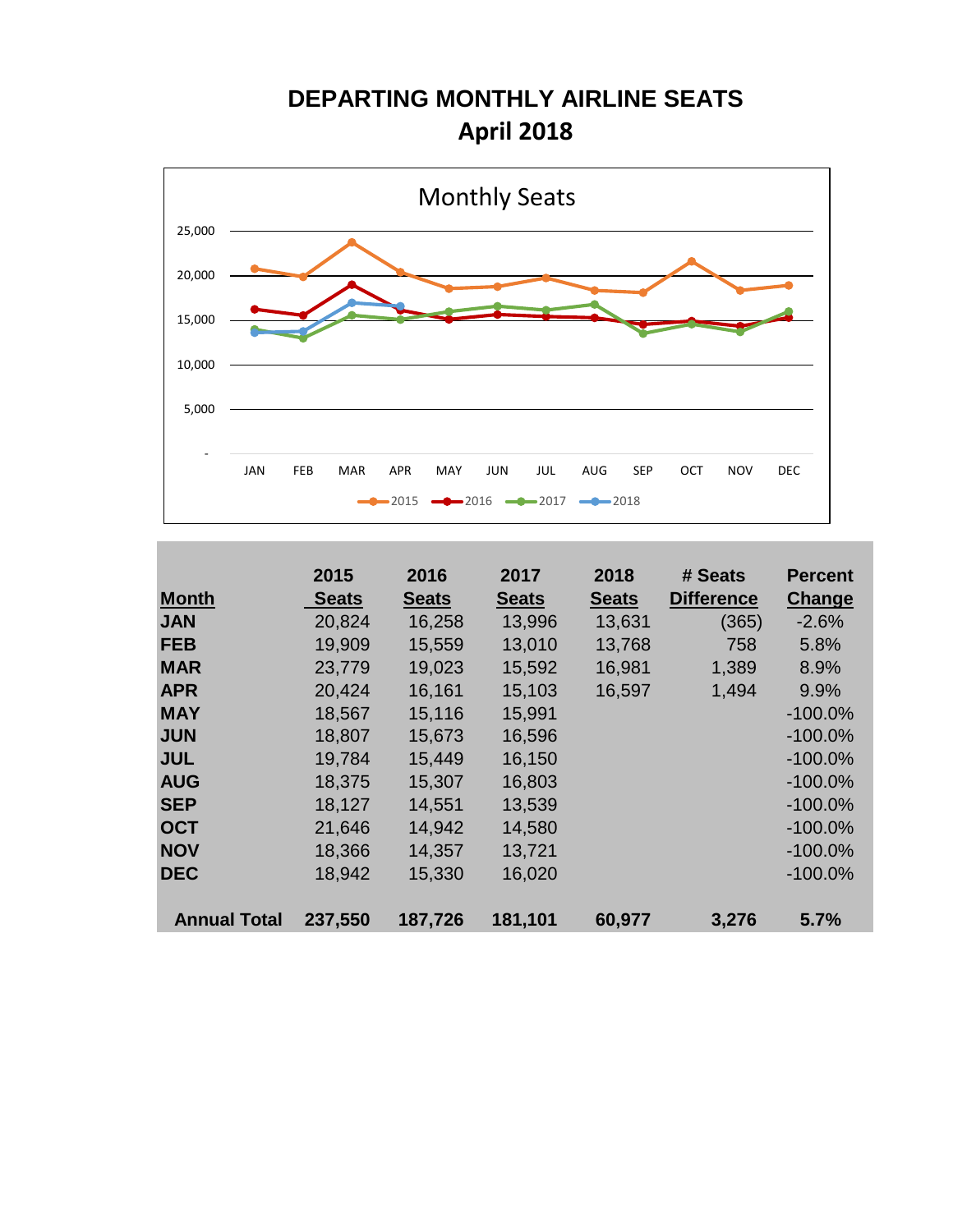#### **MONTHLY AIRLINE DEPARTURES April 2018**



| <b>MONTH</b>              | 2015 | 2016 | 2017 | 2018 | <b>DIFFERENCE</b> | % DIFFERENCE |
|---------------------------|------|------|------|------|-------------------|--------------|
| <b>JAN</b>                | 316  | 244  | 229  | 207  | $-22$             | $-9.6%$      |
| <b>FEB</b>                | 288  | 226  | 209  | 201  | $-8$              | $-3.8%$      |
| <b>MAR</b>                | 343  | 276  | 245  | 249  | 4                 | 1.6%         |
| <b>APR</b>                | 308  | 246  | 241  | 254  | 13                | 5.4%         |
| <b>MAY</b>                | 292  | 258  | 271  |      |                   | $-100.0\%$   |
| <b>JUN</b>                | 309  | 256  | 266  |      |                   | $-100.0\%$   |
| <b>JUL</b>                | 329  | 261  | 261  |      |                   | $-100.0\%$   |
| <b>AUG</b>                | 311  | 255  | 275  |      |                   | $-100.0%$    |
| <b>SEP</b>                | 279  | 233  | 222  |      |                   | $-100.0\%$   |
| <b>OCT</b>                | 316  | 246  | 242  |      |                   | $-100.0\%$   |
| <b>NOV</b>                | 275  | 228  | 229  |      |                   | $-100.0\%$   |
| <b>DEC</b>                | 279  | 223  | 239  |      |                   | $-100.0\%$   |
| <b>ANNUAL DEPARTURES:</b> | 3645 | 2952 | 2929 | 911  | $-13$             | $-1.4%$      |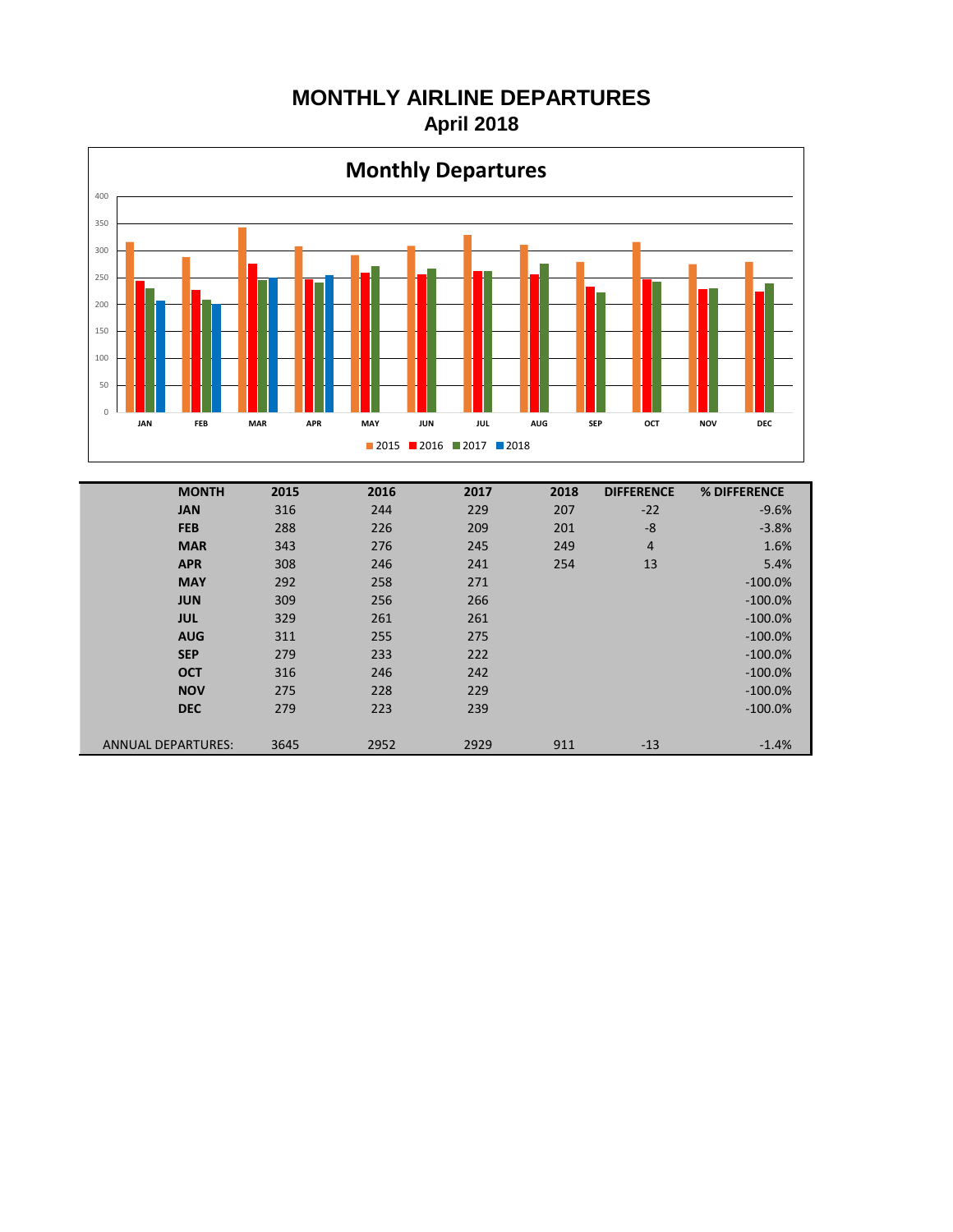## **AIR CARRIER MARKET SHARE April 2018**

|                | <b>April</b>      | <b>April</b>      |            |
|----------------|-------------------|-------------------|------------|
|                | 2017              | 2018              | Percentage |
| <b>Carrier</b> | <b>Passengers</b> | <b>Passengers</b> |            |
| Delta          | 11,852            | 12,412            | 45.9%      |
| United         | 5,081             | 5,107             | 18.9%      |
| Allegiant      | 6,176             | 9,001             | 33.3%      |
| Charter        | 762               | 506               | 1.9%       |
|                |                   |                   |            |
| Total:         | 23,871            | 27,026            | 13.2%      |
|                |                   |                   |            |

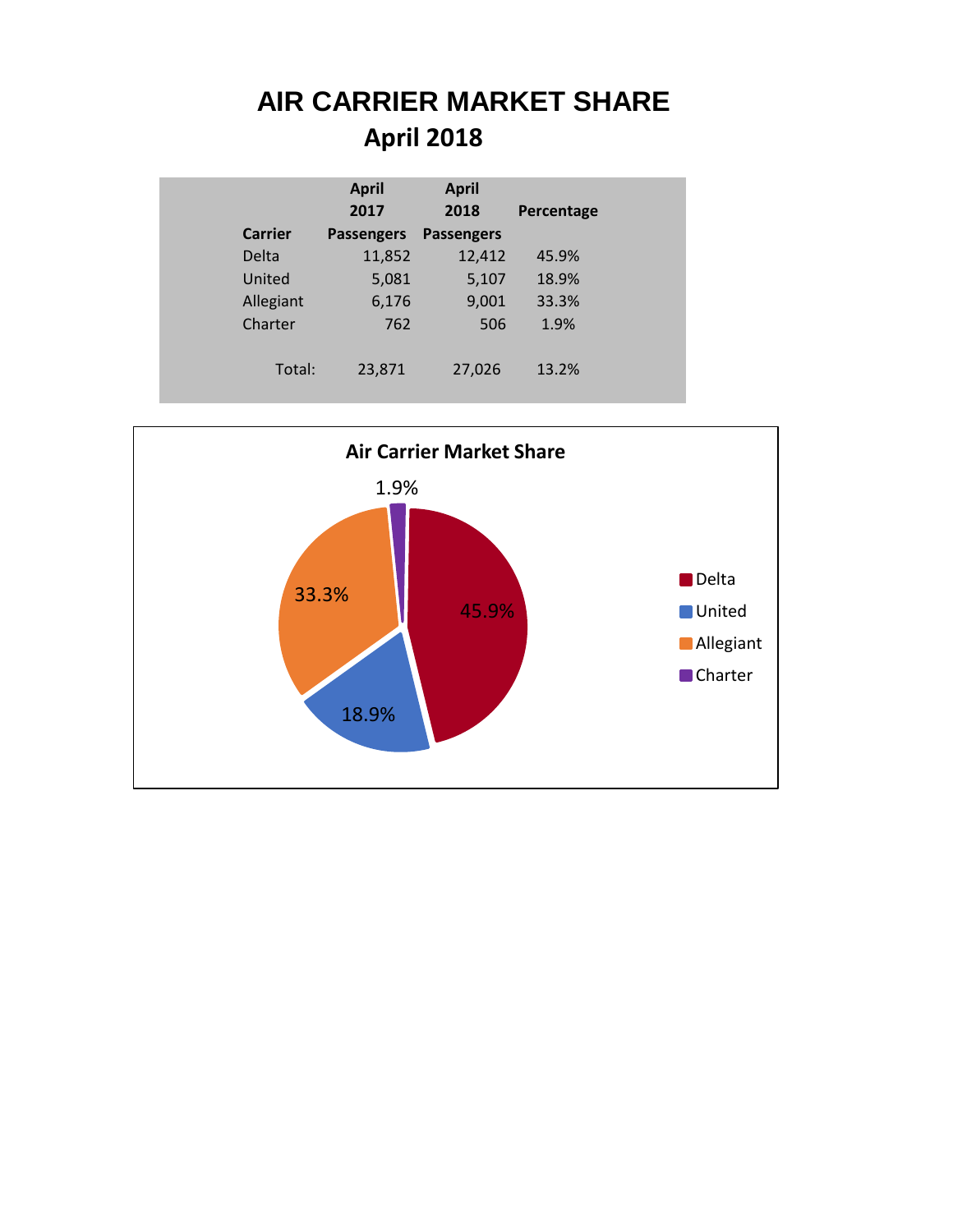### **MOT TOWER OPERATIONS COUNTS April 2018**

|              |              |              |                    | <b>Tower Operations</b> |                 |                 |              |
|--------------|--------------|--------------|--------------------|-------------------------|-----------------|-----------------|--------------|
|              | 2016         | 2017         | 2018               |                         |                 |                 |              |
|              |              |              |                    | <b>Air Taxi</b>         | General         |                 |              |
| <b>Month</b> | <b>TOTAL</b> | <b>TOTAL</b> | <b>Air Carrier</b> |                         | <b>Aviation</b> | <b>Military</b> | <b>TOTAL</b> |
| <b>JAN</b>   | 1,677        | 1,827        | 414                | 463                     | 753             | 169             | 1799         |
| <b>FEB</b>   | 1,704        | 1,853        | 402                | 388                     | 667             | 147             | 1604         |
| <b>MAR</b>   | 2,202        | 2,128        | 498                | 543                     | 834             | 118             | 1993         |
| <b>APR</b>   | 2,042        | 2,260        | 508                | 595                     | 1192            | 225             | 2520         |
| <b>MAY</b>   | 2,357        | 3,100        |                    |                         |                 |                 |              |
| <b>JUN</b>   | 3,148        | 3,332        |                    |                         |                 |                 |              |
| <b>JUL</b>   | 3,066        | 3,864        |                    |                         |                 |                 |              |
| <b>AUG</b>   | 2,723        | 3,617        |                    |                         |                 |                 |              |
| <b>SEP</b>   | 2,403        | 2,334        |                    |                         |                 |                 |              |
| <b>OCT</b>   | 2,422        | 2,655        |                    |                         |                 |                 |              |
| <b>NOV</b>   | 2,572        | 2,153        |                    |                         |                 |                 |              |
| <b>DEC</b>   | 1,602        | 1,883        |                    |                         |                 |                 |              |
|              |              |              |                    |                         |                 |                 |              |
| Total:       | 27,918       | 31,006       | 1,822              | 1,989                   | 3,446           | 659             | 7,916        |

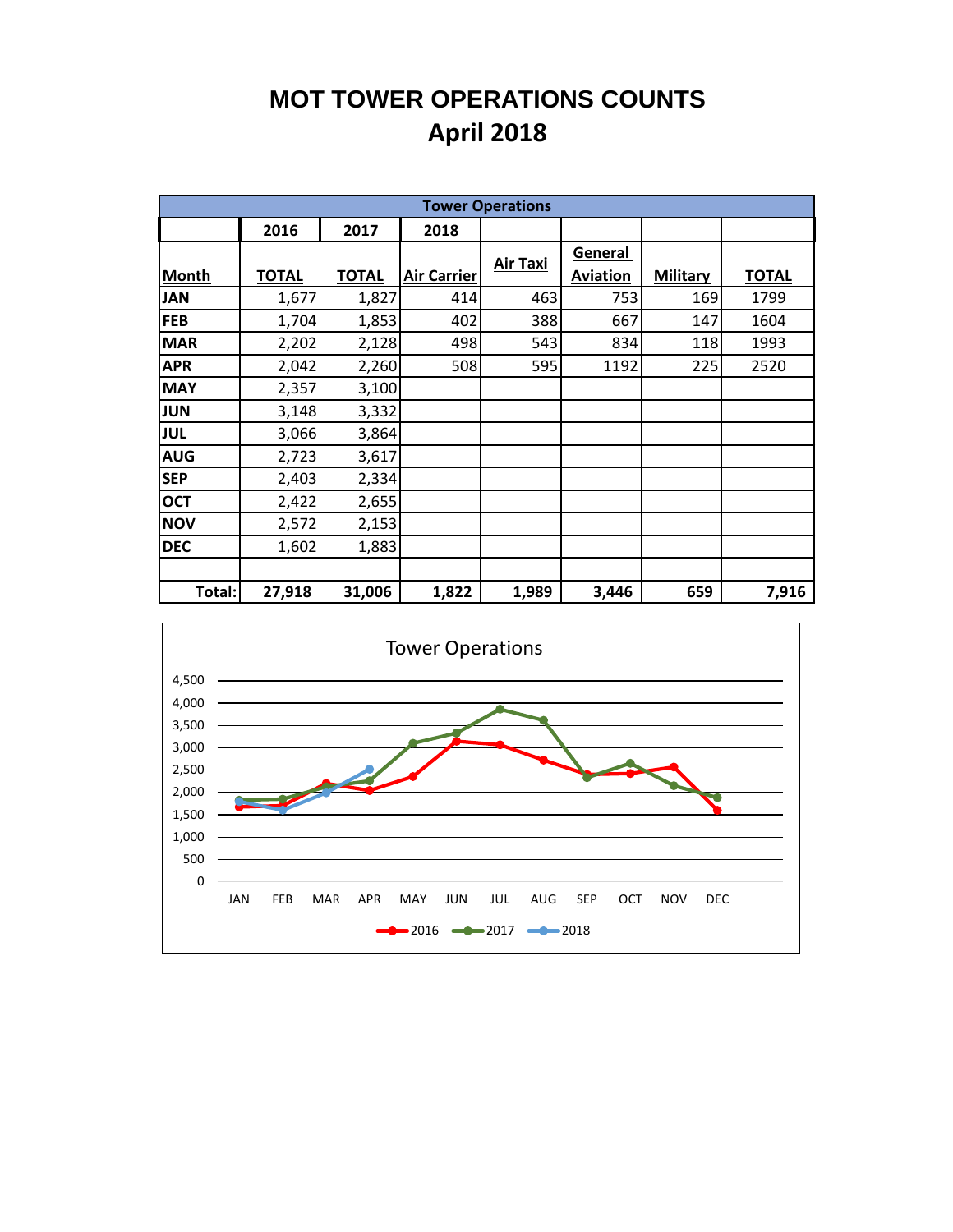## **MONTHLY CAR RENTAL April 2018**



|               | <b>CAR RENTAL GROSS RECEIPTS</b><br><b>Percent</b> |             |    |             |    |      |               |         |  |  |  |  |  |  |
|---------------|----------------------------------------------------|-------------|----|-------------|----|------|---------------|---------|--|--|--|--|--|--|
|               |                                                    | 2016        |    | 2017        |    | 2018 | <b>Change</b> |         |  |  |  |  |  |  |
| <b>JAN</b>    | \$                                                 | 279,499     | \$ | 271,288     | \$ |      | 0             | $-100%$ |  |  |  |  |  |  |
| <b>FEB</b>    | \$                                                 | 271,801     | \$ | 268,215     | \$ |      | $\Omega$      | $-100%$ |  |  |  |  |  |  |
| <b>MAR</b>    | \$                                                 | 301,551     | \$ | 327,106     | \$ |      | $\Omega$      | $-100%$ |  |  |  |  |  |  |
| <b>APR</b>    | \$                                                 | 288,324     | \$ | 302,147     | \$ |      | 0             | $-100%$ |  |  |  |  |  |  |
| <b>MAY</b>    | \$                                                 | 359,075     | \$ | 353,566     |    |      |               |         |  |  |  |  |  |  |
| <b>JUN</b>    | \$                                                 | 396,382     | \$ | 399,256     |    |      |               |         |  |  |  |  |  |  |
| <b>JUL</b>    | \$                                                 | 492,619     | \$ | 446,562     |    |      |               |         |  |  |  |  |  |  |
| <b>AUG</b>    | \$                                                 | 508,436     | \$ | 478,850     |    |      |               |         |  |  |  |  |  |  |
| <b>SEP</b>    | \$                                                 | 443,242     | \$ | 375,154     |    |      |               |         |  |  |  |  |  |  |
| <b>OCT</b>    | \$                                                 | 468,121     | \$ | 444,825     |    |      |               |         |  |  |  |  |  |  |
| <b>NOV</b>    | \$                                                 | 383,061     | \$ | 320,827     |    |      |               |         |  |  |  |  |  |  |
| <b>DEC</b>    | \$                                                 | 351,715     | \$ | 261,140     |    |      |               |         |  |  |  |  |  |  |
|               |                                                    |             |    |             |    |      |               |         |  |  |  |  |  |  |
| <b>TOTAL:</b> |                                                    | \$4,543,826 |    | \$4,248,937 | \$ |      | 1             | $-100%$ |  |  |  |  |  |  |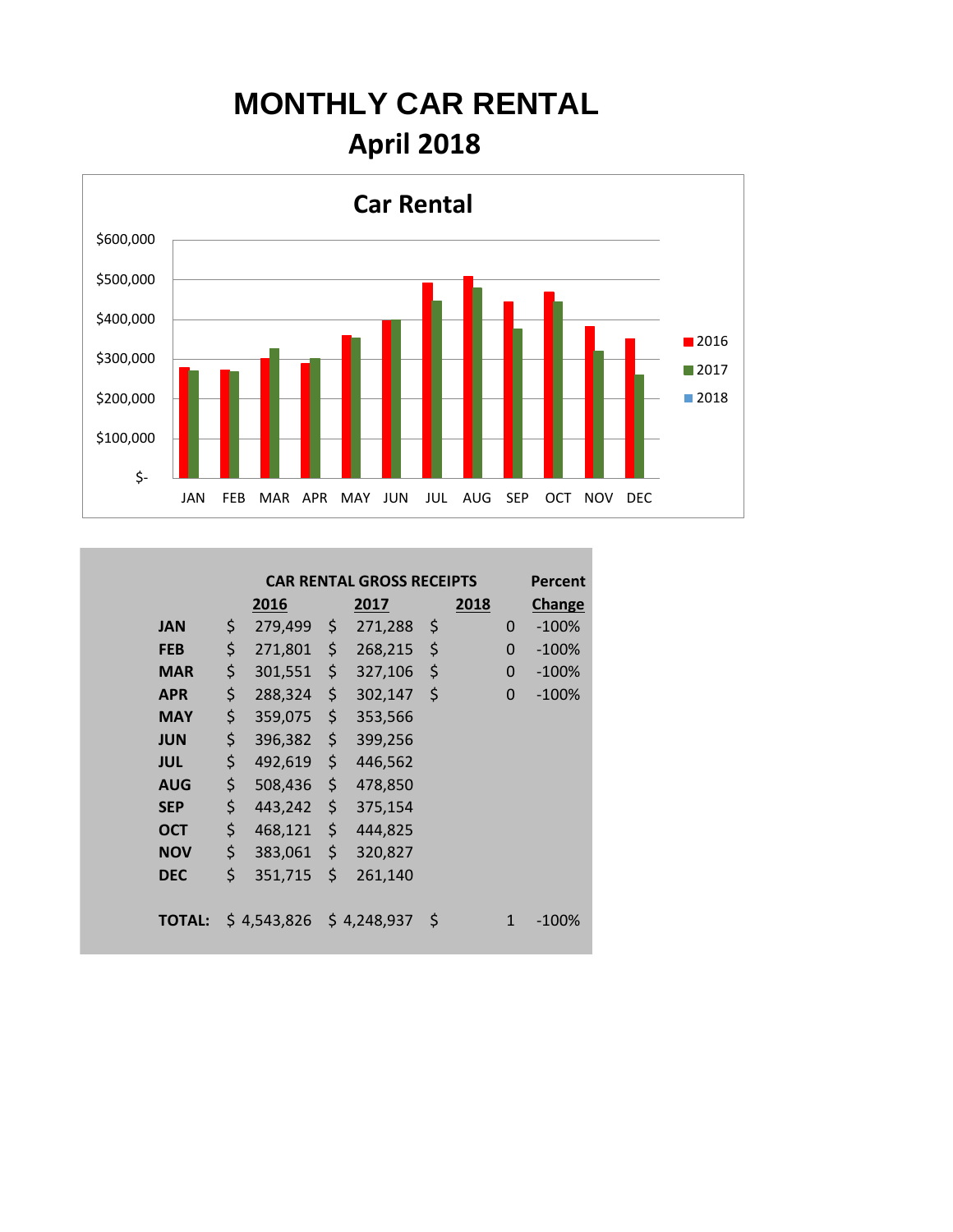#### **AIRPORT PARKING REVENUE April 2018**



|               |     |             |              | <b>GROSS RECEIPTS</b> |     |         | Percent    | 2018                  | <b>2018 Percent of Gross</b> |  |  |
|---------------|-----|-------------|--------------|-----------------------|-----|---------|------------|-----------------------|------------------------------|--|--|
|               |     | 2016        |              | 2017                  |     | 2018    | Change     | <b>After Expenses</b> | Revenue                      |  |  |
| <b>JAN</b>    | \$  | 133.114     | Ŝ.           | 107,552               | S.  | 119,766 | 11.4%      | \$<br>68,706          | 57%                          |  |  |
| <b>FEB</b>    | \$  | 155,776     | Ŝ.           | 107,980               | Ŝ.  | 124,322 | 15.1%      | \$<br>98,296          | 79%                          |  |  |
| <b>MAR</b>    | \$  | 160.406     | <sup>S</sup> | 134,513               | Ŝ   | 149,679 | 11.3%      | \$<br>109,266         | 73%                          |  |  |
| <b>APR</b>    | \$  | 129.975     | <sup>S</sup> | 123,381               | Ŝ.  | 153,016 | 24.0%      | \$<br>129,614         | 85%                          |  |  |
| <b>MAY</b>    | \$  | 113,213     | Ŝ.           | 115,598               | -S  | -       | $-100.0\%$ |                       | #DIV/0!                      |  |  |
| <b>JUN</b>    | \$. | 96.435      | <sup>5</sup> | 109,802               | - S | -       | $-100.0\%$ |                       | #DIV/0!                      |  |  |
| <b>JUL</b>    | \$  | 108.329     | <sup>5</sup> | 113,106               | - S | -       | $-100.0%$  |                       | #DIV/0!                      |  |  |
| <b>AUG</b>    | \$  | 102,924     | Ŝ.           | 107,063               | -S  |         | $-100.0\%$ |                       | #DIV/0!                      |  |  |
| <b>SEP</b>    | \$  | 112.067     | Ŝ.           | 109,608               | - S |         | $-100.0\%$ |                       | #DIV/0!                      |  |  |
| <b>OCT</b>    | \$  | 115.336     | <sup>5</sup> | 125,260               | - S |         | $-100.0%$  |                       | #DIV/0!                      |  |  |
| <b>NOV</b>    | \$  | 118.539     | Ŝ.           | 115,306               | -Ŝ  | -       | $-100.0%$  |                       | #DIV/0!                      |  |  |
| <b>DEC</b>    | \$  | 115,234     | Ś            | 109,987               | -Ś  |         | $-100.0\%$ |                       | #DIV/0!                      |  |  |
|               |     |             |              |                       |     |         |            |                       |                              |  |  |
| <b>TOTAL:</b> |     | \$1,461,348 |              | \$1,379,156           | S.  | 546.783 | 15.5%      | \$<br>405,882         |                              |  |  |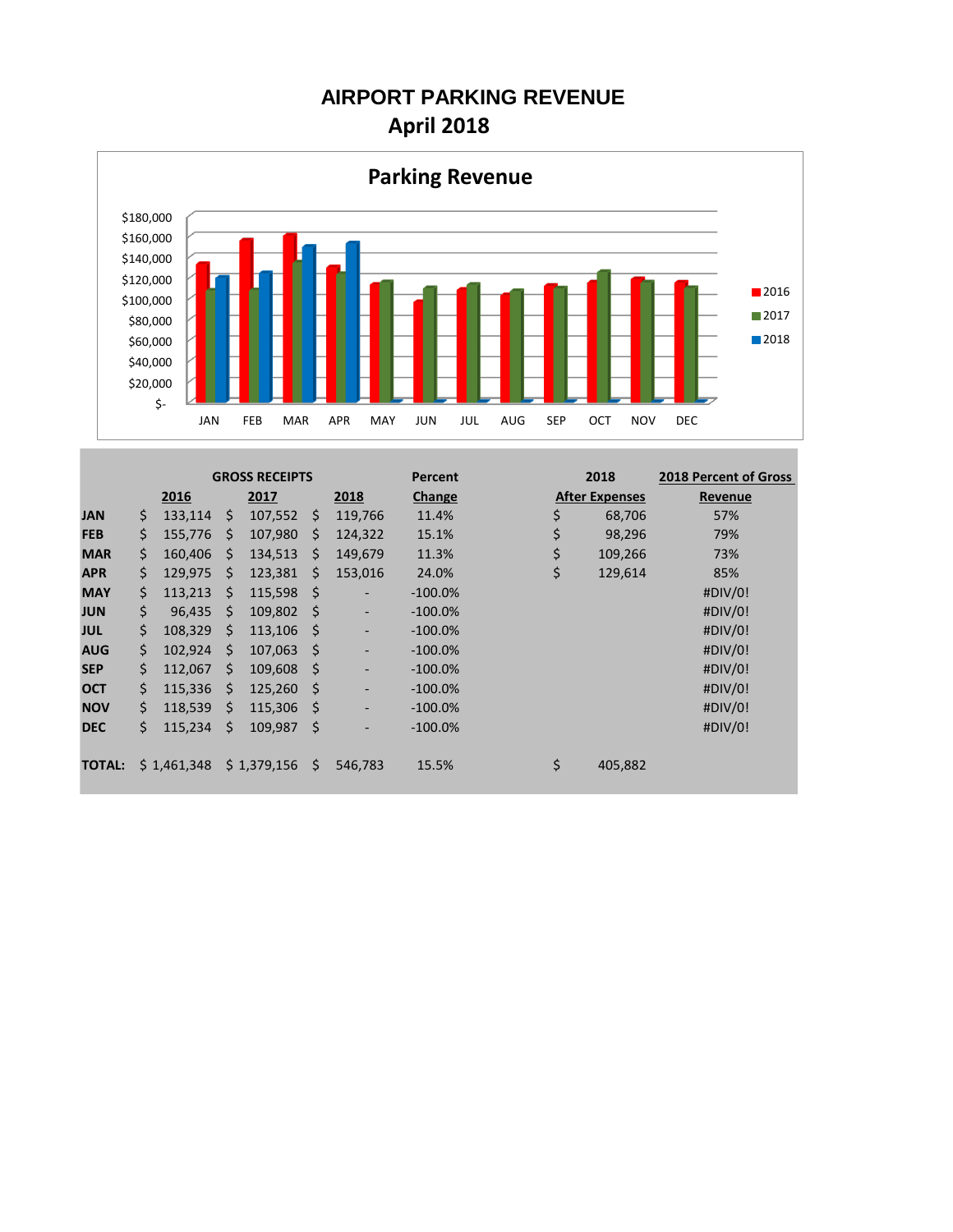### **2018 Charters**

|            | <b>COMMERCIAL TERMINAL CHARTERS</b> |                 |                                    |
|------------|-------------------------------------|-----------------|------------------------------------|
|            | <b>Enplaned</b>                     | <b>Deplaned</b> | <b>Number of</b><br><b>Flights</b> |
| JAN        | 362                                 | 356             | 8                                  |
| <b>FEB</b> | 200                                 | 190             | 8                                  |
| MAR        | 299                                 | 239             | 10                                 |
| <b>APR</b> | 202                                 | 304             | 11                                 |
| MAY        | 0                                   | 0               |                                    |
| <b>JUN</b> | 0                                   | 0               |                                    |
| <b>JUL</b> | 0                                   | 0               |                                    |
| <b>AUG</b> | 0                                   | 0               |                                    |
| <b>SEP</b> | 0                                   | 0               |                                    |
| <b>OCT</b> | 0                                   | 0               |                                    |
| <b>NOV</b> | 0                                   | 0               |                                    |
| <b>DEC</b> |                                     |                 |                                    |

|              |               | <b>Enplaned</b> | <b>Deplaned</b> |
|--------------|---------------|-----------------|-----------------|
| January      | Hess          | 54              | 54              |
|              | Swift Airways | 118             | 118             |
|              | Sun Country   | 190             | 184             |
| February     | Hess          | 78              | 104             |
|              | Sun Country   | 122             | 86              |
| <b>March</b> | Hess          | 156             | 96              |
|              | Swift Airways | 143             | 143             |
| April        | Hess          | 97              | 123             |
|              | Sun Country   | 105             | 181             |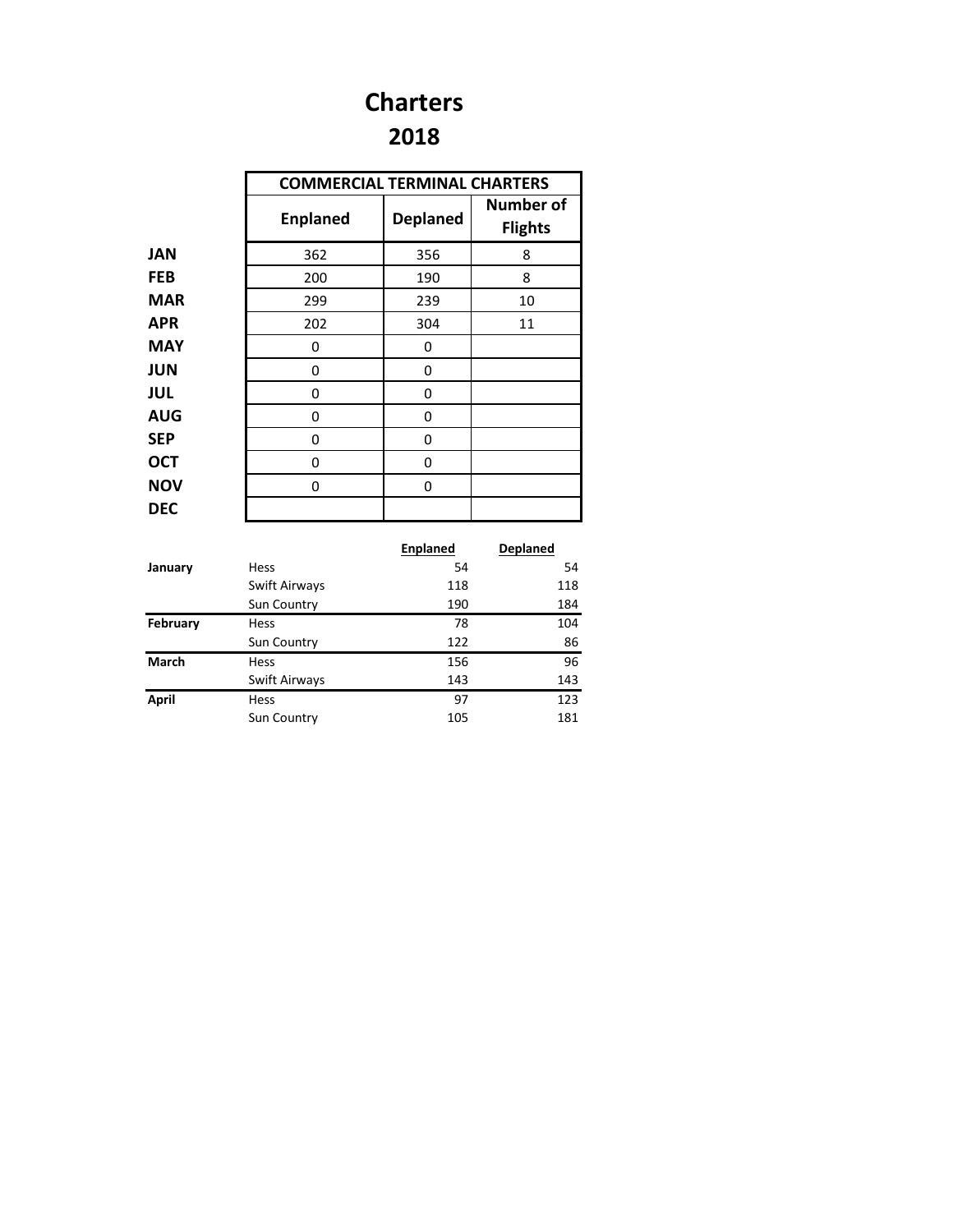## **Monthly Customs Flights April 2018**



|               | 2015 | 2016 | 2017 | 2018 | <b>Difference</b> |
|---------------|------|------|------|------|-------------------|
| <b>JAN</b>    | 20   | 17   | 23   | 36   | 13                |
| <b>FEB</b>    | 31   | 23   | 16   | 34   | 18                |
| <b>MAR</b>    | 22   | 28   | 22   | 25   | 3                 |
| <b>APR</b>    | 27   | 30   | 30   | 19   | $-11$             |
| <b>MAY</b>    | 37   | 52   | 24   |      |                   |
| <b>JUN</b>    | 41   | 35   | 56   |      |                   |
| <b>JUL</b>    | 79   | 68   | 65   |      |                   |
| <b>AUG</b>    | 60   | 39   | 45   |      |                   |
| <b>SEP</b>    | 34   | 60   | 44   |      |                   |
| <b>OCT</b>    | 57   | 36   | 45   |      |                   |
| <b>NOV</b>    | 19   | 26   | 26   |      |                   |
| <b>DEC</b>    | 12   | 14   | 26   |      |                   |
|               |      |      |      |      |                   |
| <b>TOTAL:</b> | 439  | 428  | 422  | 114  | 23                |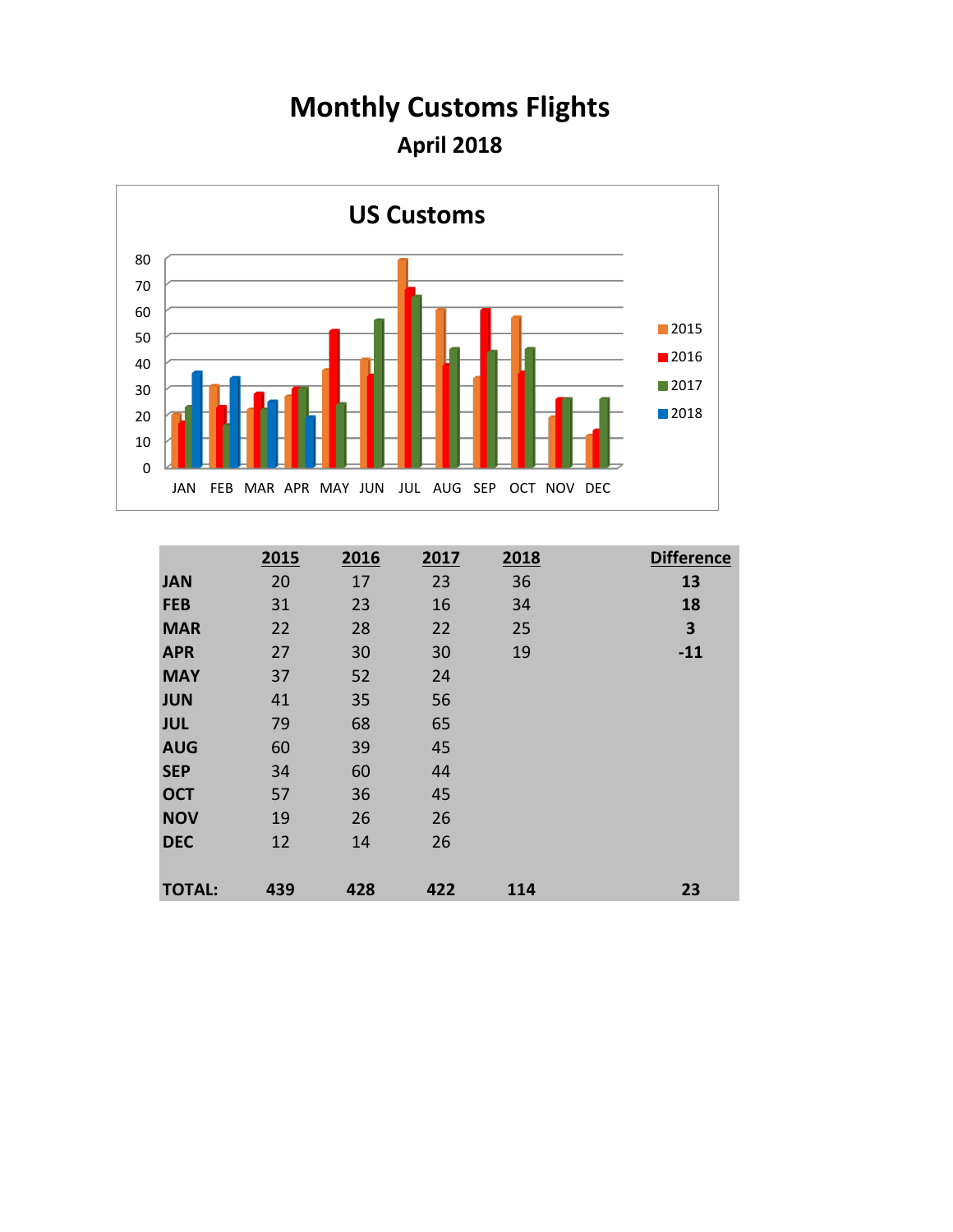# **CARGO TONAGE REPORT**





|               |        |            | <b>2018 TONAGE</b> |                 |              |
|---------------|--------|------------|--------------------|-----------------|--------------|
|               |        |            |                    | <b>Mountain</b> |              |
|               | Fed-Ex | <b>UPS</b> | <b>PACCAIR</b>     | Air             | <b>TOTAL</b> |
| <b>JAN</b>    | 3.80   | 36.18      | 2.63               | 24.43           | 67.04        |
| <b>FEB</b>    | 5.15   | 31.97      | 2.28               | 15.94           | 55.35        |
| <b>MAR</b>    | 14.96  | 36.04      | 2.96               | 4.12            | 58.08        |
| <b>APR</b>    | 25.36  | 34.25      | 2.79               | 0.00            | 62.40        |
| <b>MAY</b>    |        |            |                    |                 | 0.00         |
| <b>JUN</b>    |        |            |                    |                 | 0.00         |
| <b>JUL</b>    |        |            |                    |                 | 0.00         |
| <b>AUG</b>    |        |            |                    |                 | 0.00         |
| <b>SEP</b>    |        |            |                    |                 | 0.00         |
| <b>OCT</b>    |        |            |                    |                 | 0.00         |
| <b>NOV</b>    |        |            |                    |                 | 0.00         |
| <b>DEC</b>    |        |            |                    |                 | 0.00         |
|               |        |            |                    |                 |              |
| <b>TOTAL:</b> | 49.3   | 138.44     | 10.67              | 44.49           | 242.86       |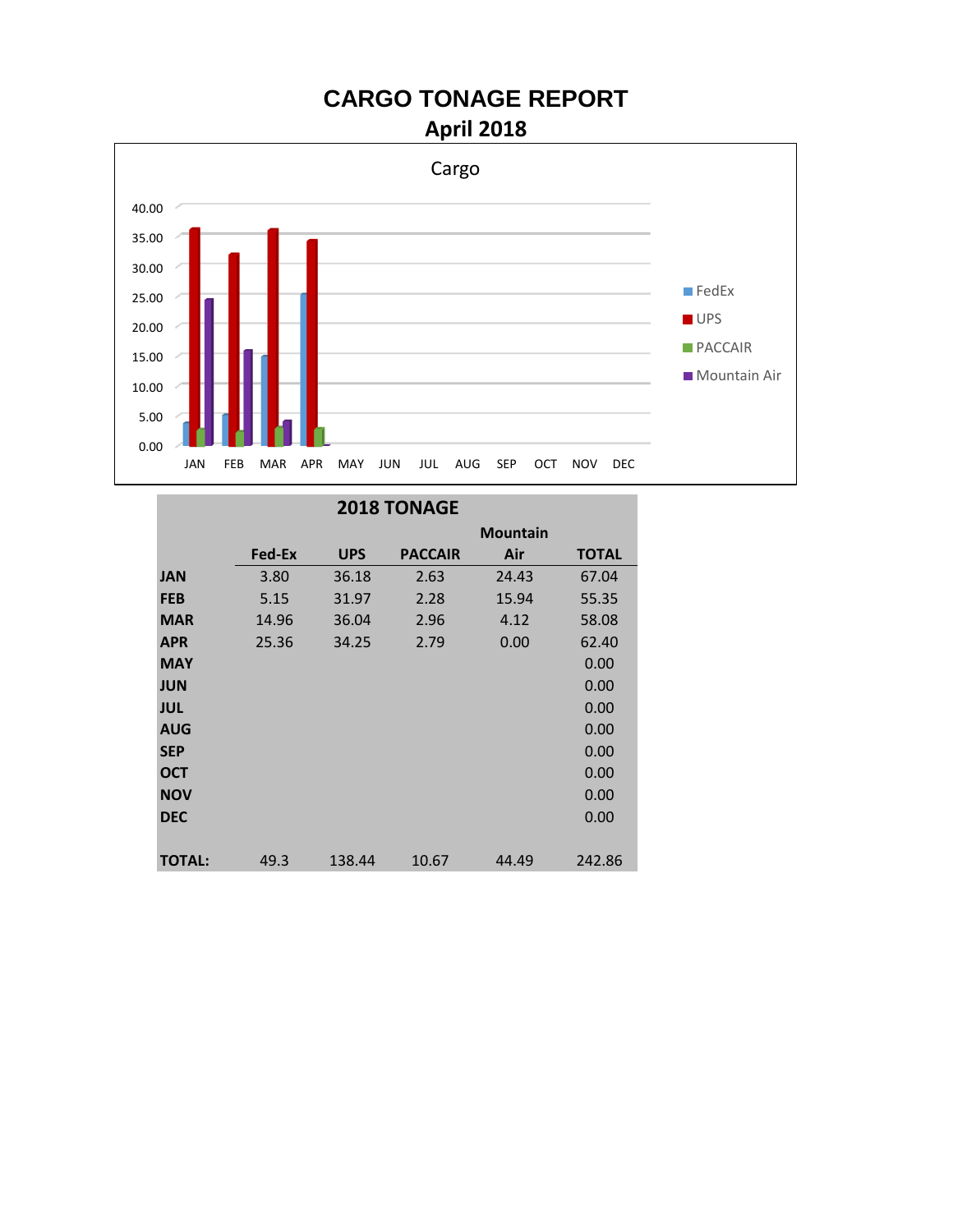**CONCESSION SALES**





|              |                  | Gross Sales |                       | 2016 MAG   |                 | Gross Sales |                       | 2017 MAG   |    | Gross Sales |           | 2018 MAG              |            |
|--------------|------------------|-------------|-----------------------|------------|-----------------|-------------|-----------------------|------------|----|-------------|-----------|-----------------------|------------|
|              |                  | 2016        | <b>Required Sales</b> |            |                 | 2017        | <b>Required Sales</b> |            |    | 2018        |           | <b>Required Sales</b> | % Change   |
| January      | \$               | 16,853.68   |                       |            | \$              | 65.573.21   | \$                    | 75,186.75  | \$ | 61,254.16   | \$        | 77,442.33             | $-6.6%$    |
| February     | \$               | 13,012.33   |                       |            | S               | 60,987.55   | \$                    | 75,186.75  | \$ | 70,509.00   | \$        | 77,442.33             | 15.6%      |
| March        | \$               | 91,866.81   | \$                    | 52,083.33  | \$              | 76,205.05   | \$                    | 75,186.75  | \$ | 90,379.63   | \$        | 77,442.33             | 18.6%      |
| April        | \$               | 69.402.45   | \$                    | 52,083.33  | \$              | 63,655.67   | \$                    | 75,186.75  | \$ | 84,522.14   | \$        | 77,442.33             | 32.8%      |
| May          | \$               | 65,978.34   | \$                    | 52,083.33  |                 | 74,928.87   | \$                    | 75,186.75  |    |             | \$        | 77,442.33             | $-100.0\%$ |
| June         | \$               | 71,346.55   |                       | 52,083.33  | \$              | 72,027.00   | \$                    | 75,186.75  |    |             | \$        | 77,442.33             | $-100.0\%$ |
| July         | \$               | 77,318.05   | S                     | 52,083.33  | \$              | 77,016.67   | \$                    | 75,186.75  |    |             | \$        | 77,442.33             | $-100.0\%$ |
| August       | \$               | 75,880.40   | \$                    | 52,083.33  | \$              | 69,829.32   | \$                    | 75,186.75  |    |             | \$        | 77,442.33             | $-100.0\%$ |
| September    | \$               | 69,151.99   | \$                    | 52,083.33  | \$              | 63,198.49   | \$                    | 75,186.75  |    |             | \$        | 77,442.33             | $-100.0\%$ |
| October      | \$               | 76,085.73   | \$                    | 52,083.33  | \$              | 72,027.81   | \$                    | 75,186.75  |    |             | \$        | 77,442.33             | $-100.0\%$ |
| November     | \$               | 82,434.96   |                       | 52,083.33  | \$              | 61,240.53   | \$                    | 75,186.75  |    |             | \$        | 77,442.33             | $-100.0\%$ |
| December     | \$<br>85,790.07  |             | \$<br>52,083.33       |            | 71,127.97<br>\$ |             | \$<br>75,186.75       |            |    |             | 77,442.33 |                       | $-100.0\%$ |
| <b>Total</b> | \$<br>795,121.36 |             |                       | 520,833.33 |                 | 827,818.14  |                       | 902,241.00 |    | 306,664.93  |           | 929,308.00            |            |

March 2016 Trestle Tap House began servicing new terminal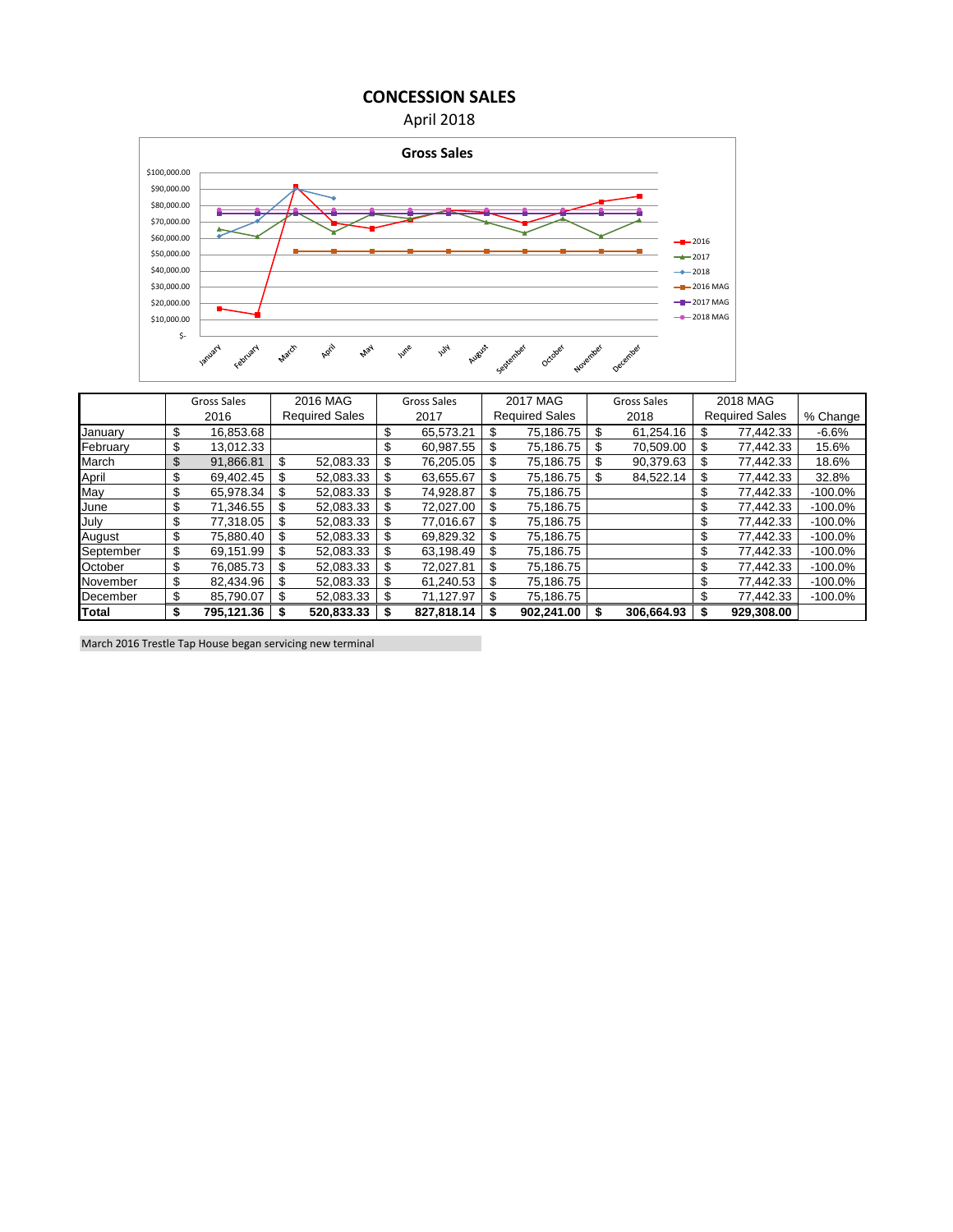#### AVFLIGHT MINOT STORAGE & FLOWAGE FEES 2018

|           | <b>Storage Fees</b> |          | General /<br>Transient<br><b>Flow Fees</b> |                             | Delta<br>Into-Plane |                  | United<br>Into-Plane |                   | Allegiant<br>Into-<br>Plane |           | Allegiant     |     | Landing<br>Fees                             |     | Parking<br>Fees |      | Plug In Fees |    | % Of Gross<br>Receipts |      |               | Total |           |
|-----------|---------------------|----------|--------------------------------------------|-----------------------------|---------------------|------------------|----------------------|-------------------|-----------------------------|-----------|---------------|-----|---------------------------------------------|-----|-----------------|------|--------------|----|------------------------|------|---------------|-------|-----------|
|           | \$0.03              |          | \$0.06                                     |                             |                     | \$0.02<br>\$0.02 |                      | \$0.03            |                             | $-$75.00$ |               |     |                                             | 60% |                 |      |              | 2% |                        |      |               |       |           |
| January   |                     | 3,944.91 |                                            | 2,646.95                    | -\$                 | $.208.86$ \ \$   |                      | 538.76            | -\$                         |           |               | \$  | (1,725.00)                                  |     | 910.16          | -\$  | 147.00       |    | $\blacksquare$         | \$   | 834.99        | \$    | 8,506.63  |
| February  |                     | 4,015.39 |                                            | $2,779.03$ \$               |                     | $,208.24$ \$     |                      | $542.34$ \\$      |                             |           |               | \$  | (1,875.00)                                  | -\$ | 921.21          | -\$  | 567.00 \$    |    | 20.00                  | - \$ | 664.70        | - \$  | 8,842.91  |
| March     | \$                  | 4,192.18 | \$                                         |                             |                     |                  |                      | 627.56            | \$                          |           | 2,340.78      | S   | $(3,000.00)$ \$ 1,079.03                    |     |                 | l \$ | 657.00 \$    |    | 10.00                  | -\$  | 791.98        | - \$  | 10,930.60 |
| April     | \$                  | 4,622.08 | -\$                                        |                             |                     | $1,496.00$ \ \$  |                      | 600.84            | l \$                        |           | 2,176.92      | -\$ | $(2,850.00)$ \$                             |     | 797.34          | l \$ | 678.00 \$    |    | 10.00                  | - \$ | 767.05        | \$    | 11,251.87 |
| May       |                     |          |                                            |                             |                     |                  |                      |                   |                             |           |               |     |                                             |     |                 |      |              |    |                        |      |               |       |           |
| June      |                     |          |                                            |                             |                     |                  |                      |                   |                             |           |               |     |                                             |     |                 |      |              |    |                        |      |               |       |           |
| July      |                     |          |                                            |                             |                     |                  |                      |                   |                             |           |               |     |                                             |     |                 |      |              |    |                        |      |               |       |           |
| August    |                     |          |                                            |                             |                     |                  |                      |                   |                             |           |               |     |                                             |     |                 |      |              |    |                        |      |               |       |           |
| September |                     |          |                                            |                             |                     |                  |                      |                   |                             |           |               |     |                                             |     |                 |      |              |    |                        |      |               |       |           |
| October   |                     |          |                                            |                             |                     |                  |                      |                   |                             |           |               |     |                                             |     |                 |      |              |    |                        |      |               |       |           |
| November  |                     |          |                                            |                             |                     |                  |                      |                   |                             |           |               |     |                                             |     |                 |      |              |    |                        |      |               |       |           |
| December  |                     |          |                                            |                             |                     |                  |                      |                   |                             |           |               |     |                                             |     |                 |      |              |    |                        |      |               |       |           |
| TOTAL \$  |                     |          |                                            | $16,774.55$ \$ 11,476.90 \$ |                     | $5.047.90$ \ \$  |                      | $2,309.50$ \ \ \$ |                             |           | $4,517.70$ \$ |     | $(9,450.00)$ \$ 3,707.74   \$ 2,049.00   \$ |     |                 |      |              |    | 40.00                  | \$   | $3,058.73$ \$ |       | 39,532.02 |